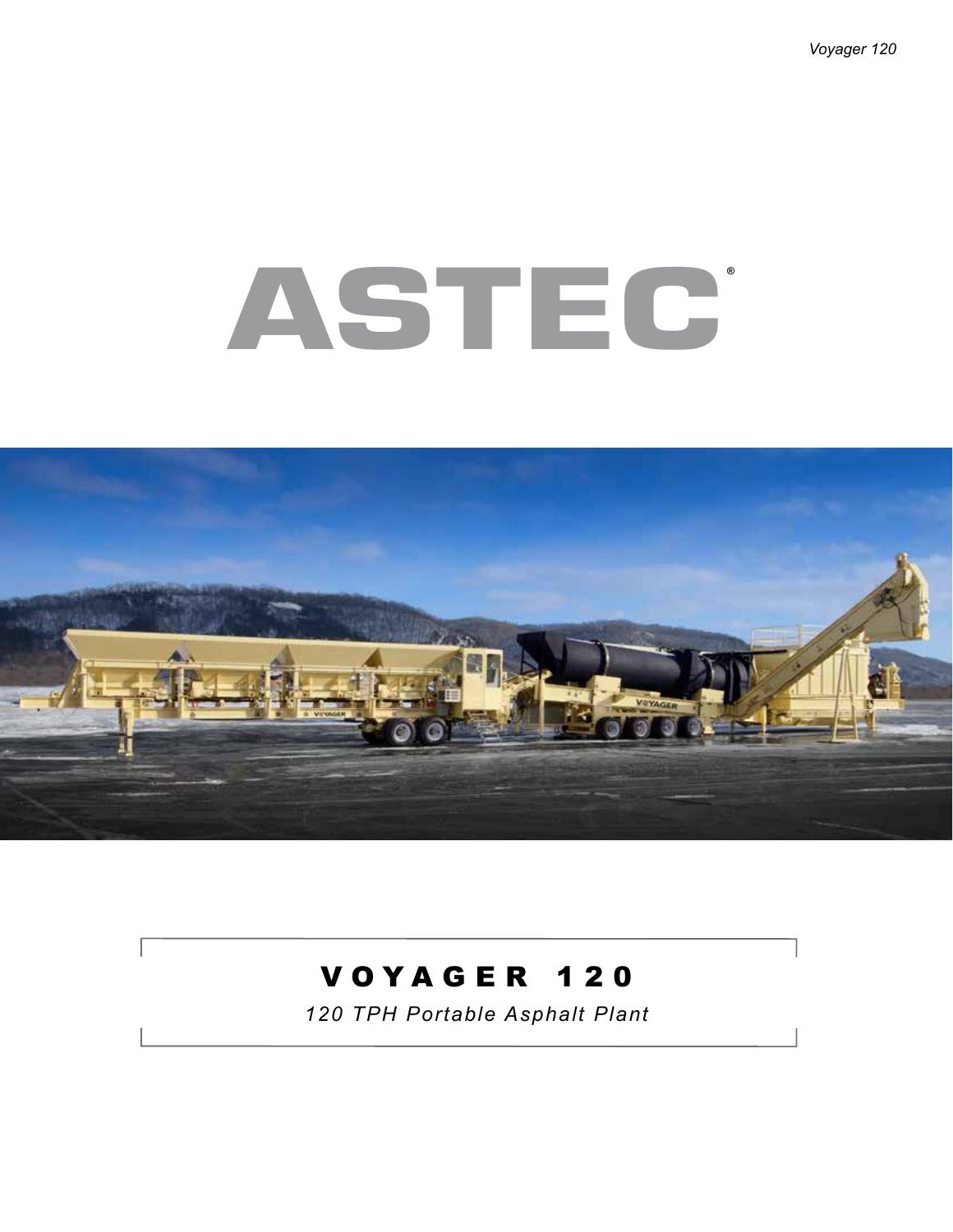#### Modular Design





#### Drag & Batcher with Hydraulic Erection Sturdy support with powerful hydraulic cylinders operate the drag into position for ultimate





# Dust Return System

### **ASTEC<br>V@YAGER**



**Industry Exclusive Reverse Pulse Baghouse** 17,600 CFM reverse pulse baghouse with 175 Aramid bags. Featuring a streamlined, one modular design for ultimate portability.

ß





#### Hydraulic Controls

#### Drag and Batcher

Lightweight but robust design with a single chain, floor and side liners for exceptional wear. 1m<sup>3</sup> batcher capacity with dual safety switch for load out.



Air ride suspension provides a smooth ride and allows for fast setup times by raising and lowering the drum into place.

> Powerful MPIII blending controls provide the user with a reliable system storing unlimited mix designs as well as system diagnostics. The console gives the operator ultimate control with start/stop station, readouts, and a 22" ( 558 mm) color display.

Manual Gate Adjustment Allows for a full and accurate adiustment of material feed safely outside the main frame.

The aggregate weigh system provides ultimate accuracy by using a 4-point system that includes adjustable feed gate, weigh scale, S-type tracking system and gravity take-up. *(Not shown in illustration)*



Hydraulic controls for positioning the drag and batcher safely in under 10 minutes. Optional hydraulic controls for the fan stack. *(Not shown in illustration)*







#### MPIII Control System *Industry Exclusive*

The **Voyager 120** offers a compact, highly portable design. Unique for a plant in this class with the ability to run up to 30% RAP. In addition, it is backed by the best service support in the industry.

#### Weigh System *Industry Exclusive*

The ASTEC **Voyager 120** is built around a counter flow drum featuring ASTEC v-fights. The v-flights provide greater uniformity of the aggregate veil during the drying process, which results in better heat transfer, a reduction of fuel use and increased productivity.

To enhance portability, a hydraulically driven swing out drag and batcher can be set and ready to go in about 10 minutes. Other features include a reverse pulse baghouse, a controls cab with fully automated PLC controls, gravity take-up with direct drive, air ride suspension and up to five (5) cold feed bins and two (2) RAP bins.

The Voyager 120 shown in a modular design provides ultimate flexibility for bin selections of 3, 4, & 5 bins. Optional modular configurations not shown include a separate portable baghouse design and a larger detached drag and batcher.